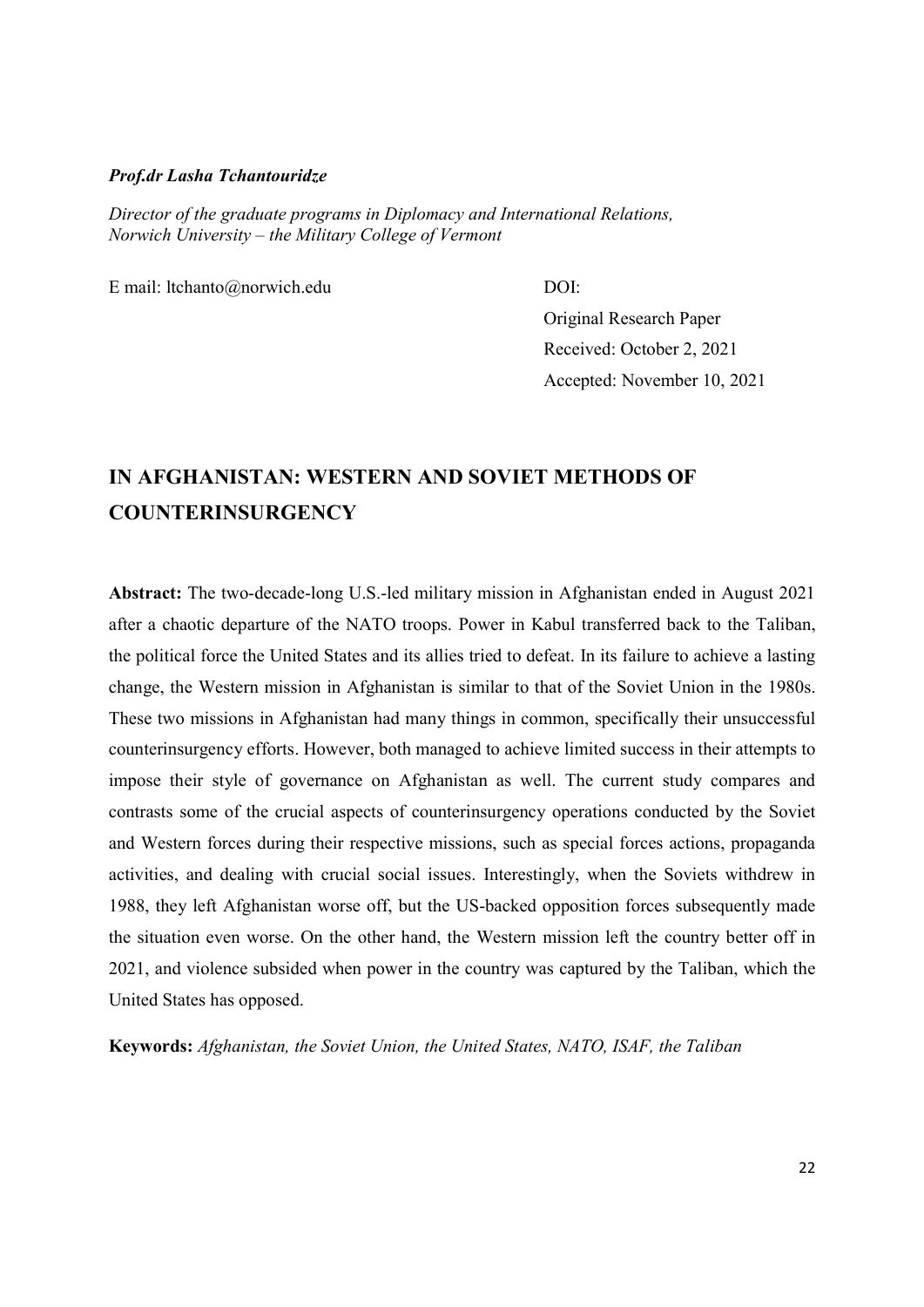#### INTRODUCTION

The abrupt withdrawal of the Western troops from Afghanistan in August 2021 has generated quite a stir of media coverage accompanied by various levels of outrage from anyone competent enough to comment on the topic. It would not be reasonable to call the two-decadelong deployment of the US-led Western coalition forces to Afghanistan success. However, at the same time, the Western coalition made definite steps in developing that country. Even though Afghanistan is back in the hands of the Taliban, after the departure of the Western troops, Afghanistan is much better off than it was at the same time exactly 20 years ago. These 20 years have left the country with a mixed bag of successes and failures, especially in combating insurgency and terrorism. It is reasonable to compare the American-led efforts combating insurgency with those conducted by the Soviet Union from December 1979 to February 1988. The current paper explores a few essential similarities and differences between the Soviet and American approaches to counterinsurgency. A thesis explored here suggests that although both campaigns failed, they both demonstrated minor successes in their objectives, while the fiascos were equally significant in both cases.

## 1. PROVOKING INSURGENCY

The final objective of any successful counterinsurgency is the defeat of insurgency and peace for the host country. There are two basic ways to achieve this goal: through heavy-handed violent suppression of the so-called hearts and minds campaign. The American-led Western campaign in Afghanistan opted for the latter, but after two decades of bloodshed and suffering, the NATO coalition in Afghanistan failed to win the hearts and minds of most Afghans. The tremendous sacrifices by the United States, and allies within the International Security Assistance Force (ISAF), and after ISAF ended in 2014, produced some tangible results, but the steps forward that were made remained on the shaky grounds of overall insecurity and violence. Progress in the country was primarily associated with certain urban developments, while most of Afghanistan has remained deeply rural with its feudal social order and conservative Islamic traditions. The Western-supported governments in Kabul failed to establish themselves as a legitimate national authority, especially in southern and eastern Afghanistan.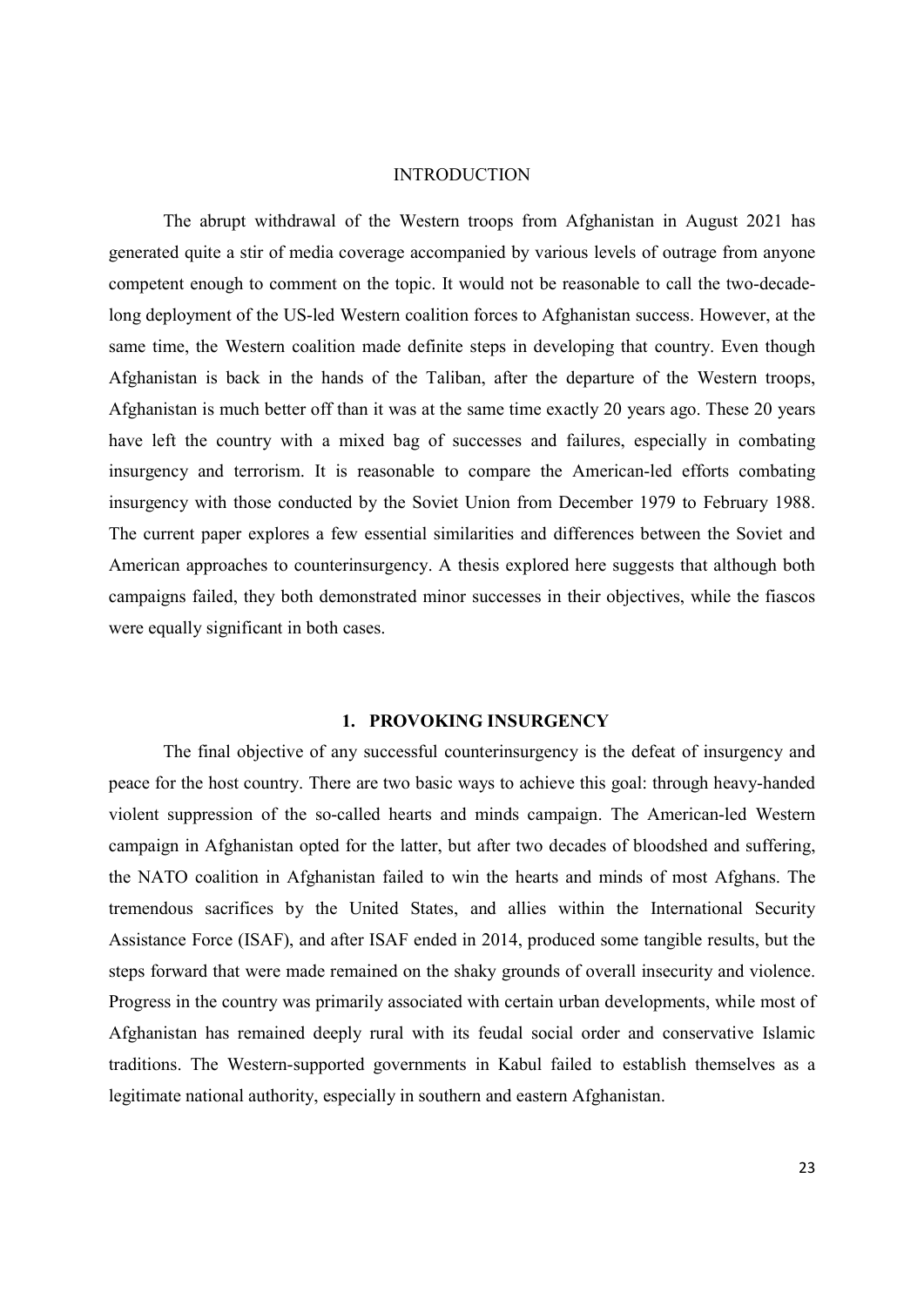The Soviet withdrawal from Afghanistan in 1988, after almost 9 years of fighting, left behind a war-ravaged country with a decimated population, but it also left in Kabul a functioning government, which managed to survive on its own, made some territorial gains, and even outlasted the Soviet state itself. To be precise, the pro-Soviet government of Najibullah survived primarily due to Soviet military and economic aid and collapsed within months after drying up of supplies occasioned by the dissolution of the Soviet regime in Moscow. Najibullah improvised as much as he could after the Soviet withdrawal, renamed the country from the Democratic Republic of Afghanistan to the Republic of Afghanistan, and in 1990, even introduced 'Islamic' in the constitution and the official name of the state.

The Soviet policy in Afghanistan was, in essence, self-contradictory and schizophrenic: ill-conceived and executed military and security operations generated untold casualties and pain among the civilian population. Military operations originally designed for a large conventional enemy force were used by the Soviets against a largely peaceful civilian population harboring small militia groups. A typical Soviet response to an act of violence by the Afghan resistance was a gross overreaction exhibited as a massacre of innocent people and wanton destruction of property and natural environment (Jalali, Grau, 1995: xix). Ironically, part of the Afghan infrastructure destroyed by the Soviet troops had been built by their countrymen in previous decades (Dörre, Kraudzun, 2012: 432-433). There were logical boundaries for a few creative Soviet policy specialists who tried to solve Afghan problems through civil-military relations and imaginative counterinsurgency efforts, but the foolishness and incompetence of Soviet military planners and leaders had no bounds. The West never pursued such genocidal policies, and its military operations were nowhere near the scale of Soviet offensives. However, the Western policy in Afghanistan suffered from a rather similar delusion: Washington believed that it was possible to conduct military operations in Afghanistan, do development work, and use diplomatic efforts for state-building at the same time. While war and diplomacy always go hand in hand, these two instruments of foreign policy cannot be effectively applied at the same time as they perform the opposite functions at starting and finishing a war – diplomats are often tasked with starting and finishing wars, whereas the military tries to avoid or win wars. As for the economic development efforts in times of war are concerned, notwithstanding the scale, they parallel those failed Soviet policies of shooting the parents while building schools and orphanages for their kids (Bell, 2010: 60-61).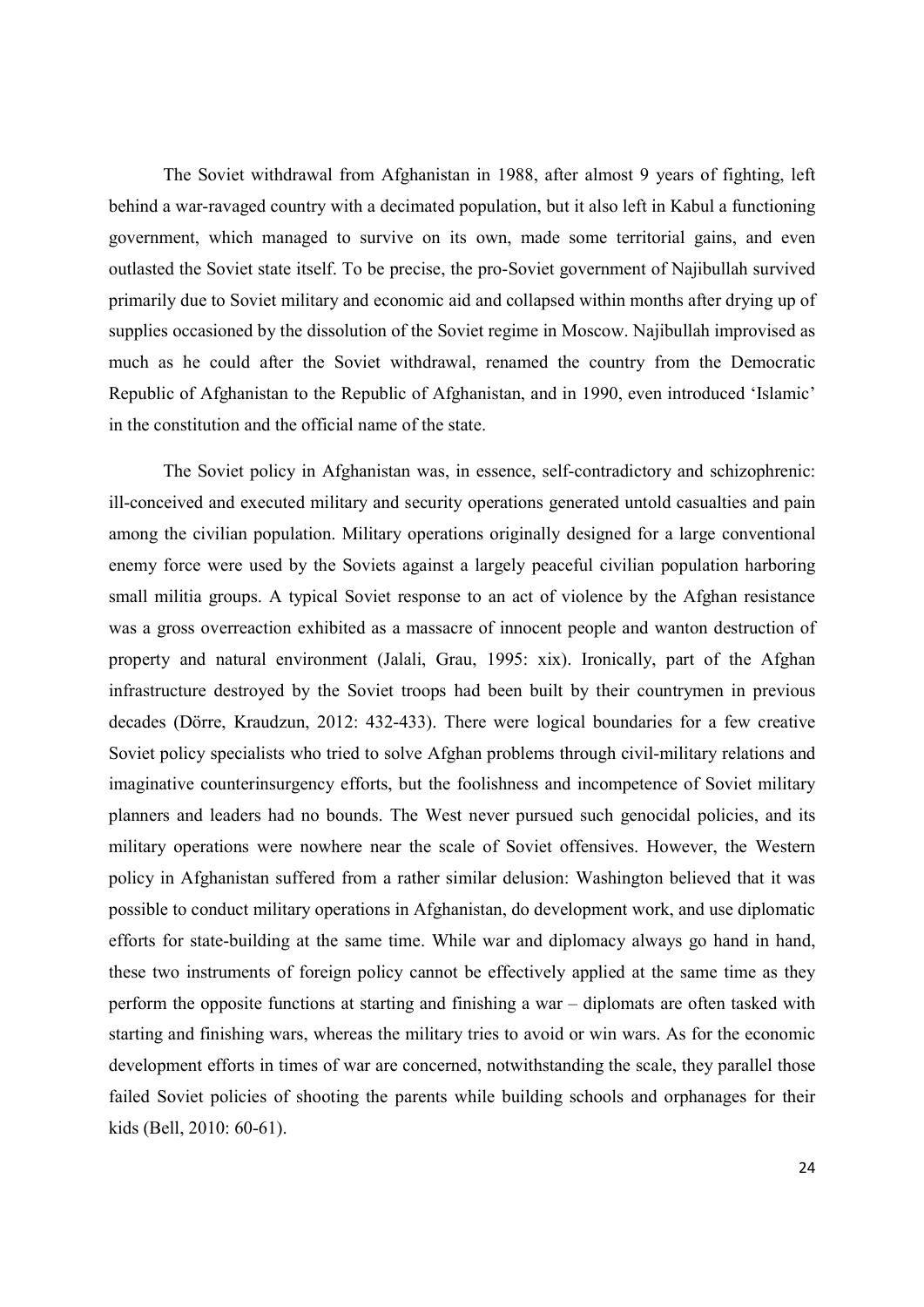The Western coalition likely hoped for a similar outcome when they withdrew from Afghanistan in summer 2021: a Western-friendly government surviving in Kabul indefinitely, provided the military and economic aid continued to flow from the West. The plan was workable but appeared to be very expensive and difficult. The Afghan military was dependent on the West for every single thing it required to operate, from bullets and bombs to the fuel necessary for the military infrastructure. Afghanistan's neighbors were not willing to do anything to assist Kabul without constant American pressure. Pakistan is not friendly to any but pro-Pakistani government in Kabul and was not willingly cooperating with Afghanistan. Iran does not support a pro-Western government in Afghanistan or anything else pro-Western in the region. In Najibullah's case, he was supplied with fuel by the Soviet Union from its Central Asian republics. Now Uzbekistan and Tajikistan, independent states, are net importers of oil products themselves. From the neighbors, only Turkmenistan presents itself as a reliable supplier of energy to Afghanistan, but this country is heavily influenced by Russia's foreign policy priorities, while Western governments have spent very little time cultivating friendship with Ashkhabad.

In the 1980s, the Soviet Union the 2001-2021 Western coalition in terms of the scale of military and counterinsurgency operations in Afghanistan. These operations produced mass casualties primarily among the Afghan civilians. A typical Russian way of war includes indiscriminate use of firepower against all targets, military or civilian, mass reprisals against 'guilty' population, and deliberate destruction of property and economic infrastructure. The Soviets wanted to eradicate support for Mujahedin in rural Afghanistan, which resulted in the policies of physical eradication of rural Afghanistan itself. The Soviet military bombed granaries, destroyed crops, orchards, cut down and uprooted trees, heavily mined agricultural fields and pastures, destroyed irrigation systems, killed livestock and destroyed herds, demolished buildings large and small, leveled many villages, conducted military sweeps through the countryside and forcibly conscripted young men. As a result, more than a million people died of inflicted wounds, exposure, starvation, deprivation, unsanitary conditions, hundreds of thousands were injured, maimed, and sickened, more than three million people became refugees. The forced destruction of the natural environment altered the landscape around many cities and villages, including Kabul: with the destruction of trees and forests, little brooks and rivers also diminished or disappeared natural spring water, ground water closer to the surface became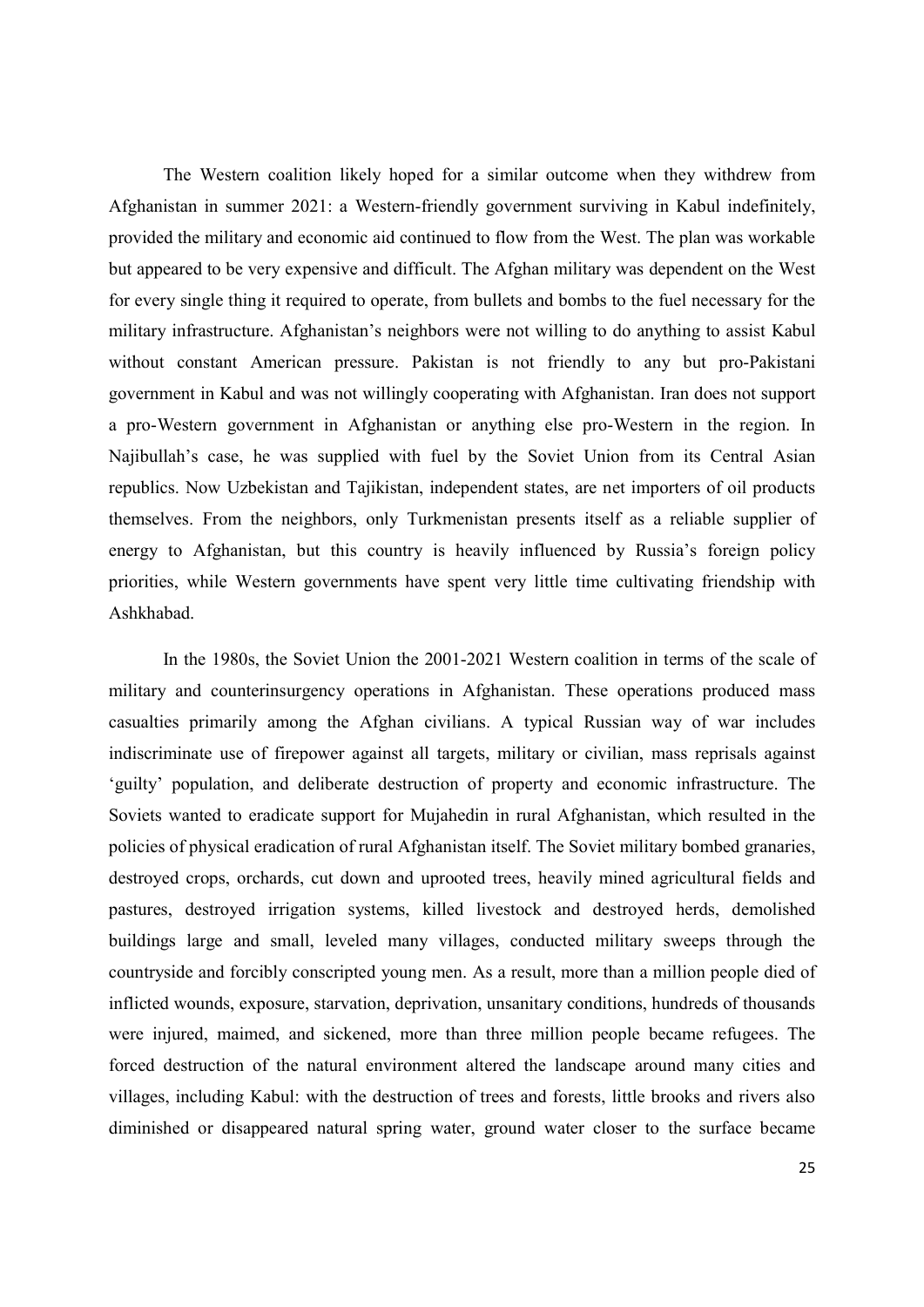contaminated and unsafe to drink – ferrous and non-ferrous metals from used and discarded military ordinance, dangerous chemicals, decaying corpses of people and animals saturated soil around cities and villages. The Canadian military contingent deployed to Kabul in 2002 as part of the NATO mission, found local drinking water unsafe, and ground water close to the surface contaminated. The potable water for the troops had to be shipped from neighboring countries, and later a small water plant had to be installed, which pumped water from deeper reservoirs, purified, and bottled it. Even though the American-led Western coalition had much fewer troops deployed in the Kandahar region than did the Soviets had two decades prior, the Western involvement fared much better. It produced more tangible results for the locals. In the process, the NATO mission also managed with much fewer casualties. In the 1980s, the Soviets never fully succeeded in controlling Kandahar. That is why the city has so little Soviet-built infrastructure and buildings – instead, the Soviets nearly eradicated Kandahar by 1987 through constant barrage from air and land.

Unlike the Mujahedin movement of the 1980s, the Taliban insurgency in the first two decades of the 21<sup>st</sup> century was not backed by a superpower, and they did not seem to have any major or credible supporters. Despite this, since 2005, the Taliban, Hekmatyar, and Haqqani insurgents and their allies progressively asserted control over large areas of the country. The Taliban and its allies have managed this largely on their own. They have found sufficient support among the local population to maintain firm control over large sections of the country and capture the capital city even before the complete withdrawal of the Western military forces. As the ISAF mandate ended in 2014, and it was decided to withdraw the Western forces from Afghanistan soon after that, the main thing the Taliban had to do was to hold their positions and wait. Plenty of people from NATO countries asked how to avoid losing Afghanistan as the ISAF mission was ending, but as it has turned out, no clear plan was found to avoid losing a pro-Western government in Kabul after the withdrawal (Felbab-Brown, 2013; Otlowski, 2014; Warren, 2010). Even though the United States and its coalition allies in Afghanistan had seven years to plan their withdrawal and leave in a rational and organized way, their departure was more chaotic and confused than anyone could imagine, including those in the Taliban leadership. Summer 2021 witnessed the Taliban quickly advancing all over Afghanistan and finally capturing Kabul – a dramatically different situation from the early years of the ISAF deployment, 2001-2005, when the Taliban were all but gone from the country.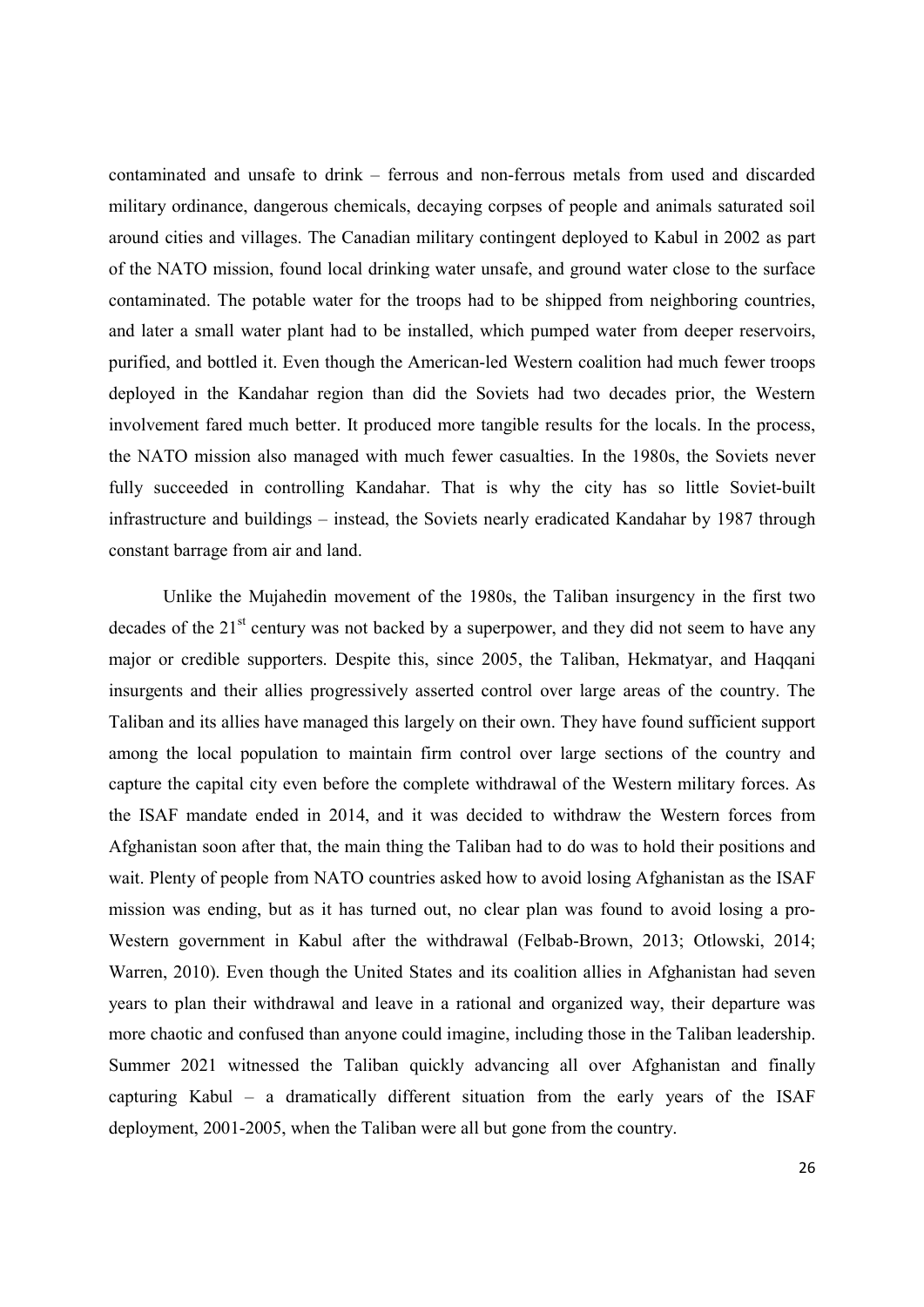The first four years after the overthrow of the Taliban in fall 2001 was relatively quiet and peaceful in Afghanistan – there were no major attacks on Western presence there, and the Taliban appeared to be defeated and gone. At the same time; however, special operations teams from the US, Canada, the UK, and other countries continued to pursue suspected Taliban and al Qaeda members, and so did a sizable U.S. military contingent deployed in southern Afghanistan. This relentless pursuit of militants could have played a decisive role in provoking them to eventually return to the battlefield in 2006. In a May 2007 interview, a former senior Jihadi leader in Gulbuddin Hekmatyar's movement blamed "the Americans"<sup>1</sup> for the 2006 resurgence of Taliban:

The Americans pursued them [the Taliban]. If the Taliban were not pursued seriously, they would have been inactive and joined the madrassas. The coalition forces entered the districts, villages, and even houses of the Afghan people in order to find the Taliban. Instead of pursuing the Taliban, the anti-terrorism coalition should have developed the country's infrastructure and strengthened its influence in those regions most vulnerable. Every person, whose chance for life ends, would accept death. And that was the reality the Taliban faced (Waqad, 2007).

It was primarily U.S. forces that chased suspected Taliban in southern Afghanistan from 2002 to 2006, while Canadian, the U.K., and other special forces conducted similar smaller-scale operations elsewhere; however, the differences among the special forces of various nationalities were obviously lost to the Afghan insurgents. Canada actively operated small, but effective groups of JTF2 (Joint Task Force 2) units that sought out, engaged, and killed the enemy (Holoway, 2006: 70-71). The Soviet security services and their Afghan clients made similar blunders after taking over Afghanistan in December 1979, albeit on a much larger scale. In some parts of the country, Soviet troops were initially met as liberators, and generally, there was no mass opposition to their entry and deployment (except Soviet-provoked rallies in Kabul and 2-3 military mutinies). The new regime of Babrak Karmal announced a general amnesty, and the prisons were emptied of thousands of political prisoners. In a few weeks; however, the situation was turned around at the insistence of Karmal, KGB (the Soviet state security service)

-

 $1$  In my experience talking with locals in Afghanistan, most of them did not distinguish among the Western coalition members in that country – they were identified as either "Americans" or "eesaf," that is, ISAF (International Security Assistance Force), under which most members of the US-led coalition operated in Afghanistan.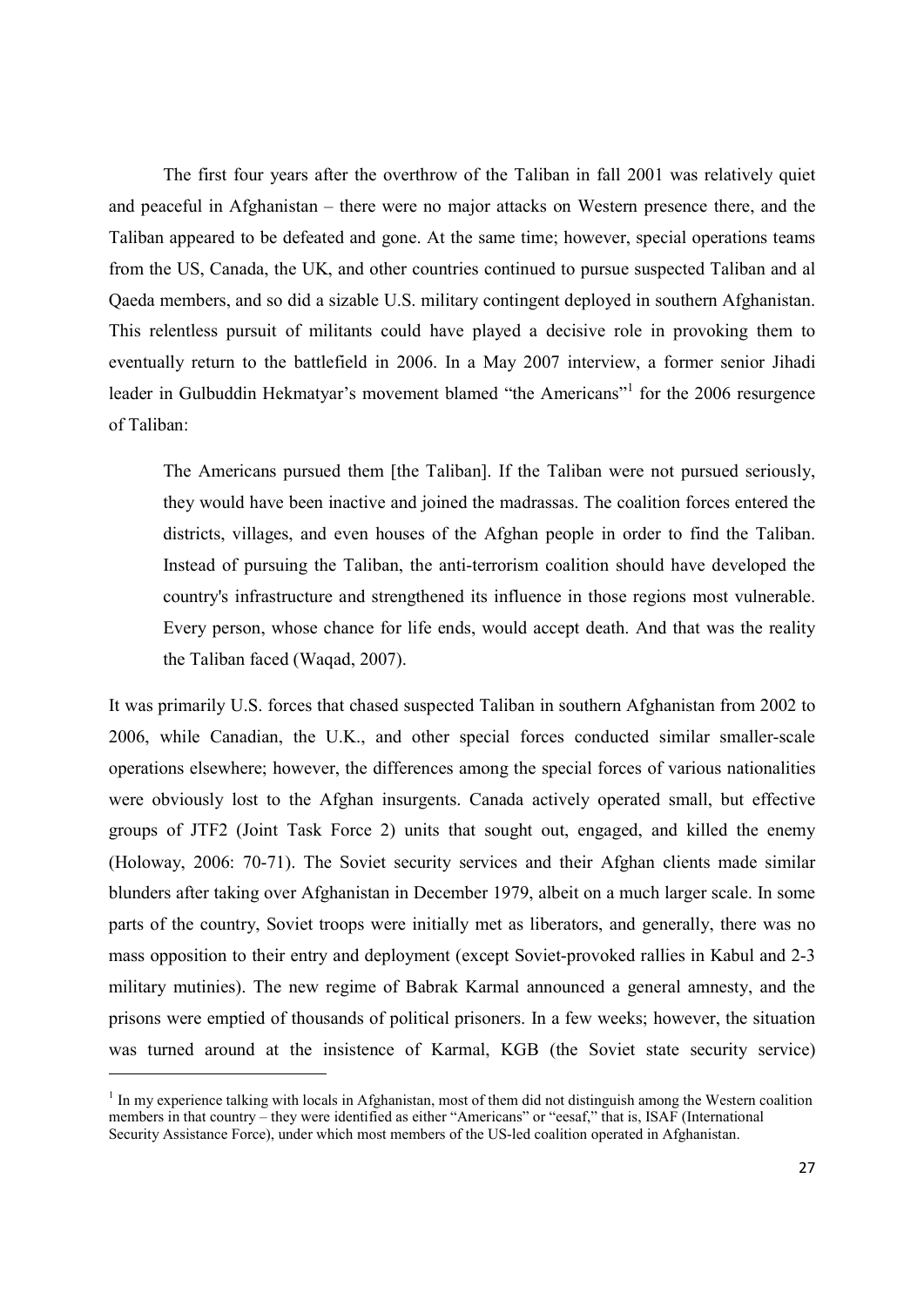operatives, and the new leader of KHAD (the Afghan equivalent to KGB), Muhammad Najibullah. Karmal's priority was to target and destroy the Khalq faction of his own pro-Soviet party, while the KGB and KHAD were itching to fight the suspected Islamic groups. Soon the empty prisons were full again, and KHAD once again was super busy torturing and killing people. The KGB directed its own special KASKAD (Cascade) units to fight the Islamic groups by hiring and training local Afghans to attack and kill their countrymen, political opponents of the new regime (Andrew, Mitrokhin, 2005: 409-410). Instead of pursuing policies of national reconciliation, or even reconciliation in the ruling party itself, the new pro-Soviet government in Kabul resolved to achieve unity and peace by brutal force alone. Not surprisingly, Afghans resisted and fought back. Initially, protests were peaceful, e.g. large-scale rallies in Kabul in February 1980, but violence soon followed. However, a fully blown Mujahedin resistance to the Soviet presence still took 18-24 months to mature. It took longer in ISAF's case, more than 4 years, but in 2006 insurgency did come back with vengeance.

## 2. TACKLING INSURGENCY

When the Soviet troops were deployed in Afghanistan, it was clear to many, including to some in political and military leadership of the USSR that they were stepping into a hornet's nest: Afghanistan was in an open revolt against the ruling regime, and it was already experiencing civil war symptoms. The two other neighbors of Afghanistan, the Islamic Republic of Iran and Pakistan were openly hostile to the Soviet Union and did their best to support anti-Soviet factions. The United States, USSR's superpower rival, had already authorized a plan of assistance to anti-Communist groups in Afghanistan. In comparison, there was no major uprising in Afghanistan when the U.S. and NATO-led deployed with NATO troops in 2002: both Pakistan and Iran expressed willingness to cooperate with the NATO coalition, and the West had no superpower enemy. In fact, the former Cold War enemies, Russia, Uzbekistan, Tajikistan, Kyrgyzstan, Georgia and others supported the Western efforts directed against the Taliban regime and al Qaeda. Despite such broad support and no opposition, the NATO coalition somehow fared only a little better than the Soviets after a decade-long military adventure in Afghanistan.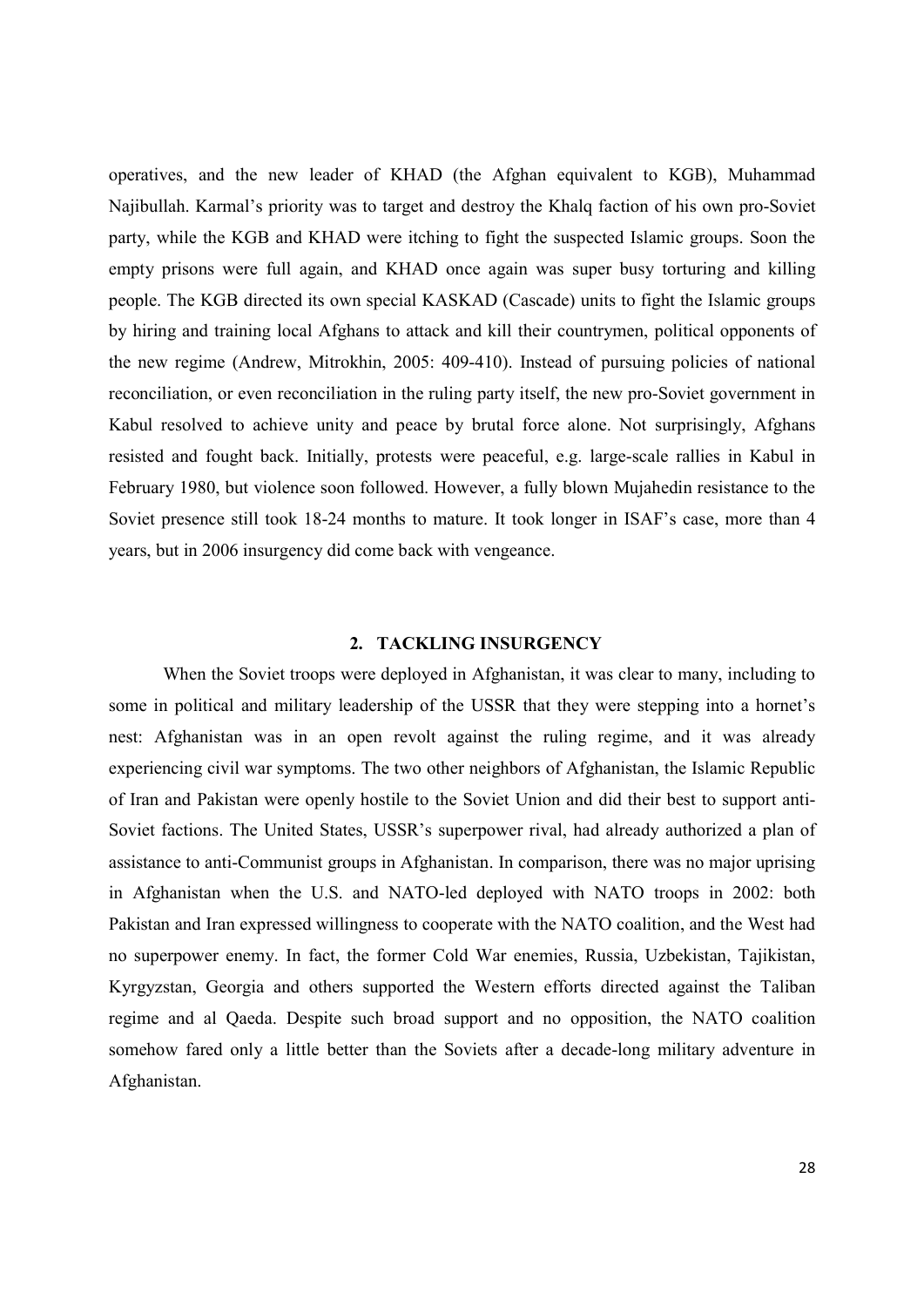In both cases time was a key factor in the activities of the Afghan insurgents. The Soviets did not experience massive problems until 1983. The first generation of the anti-Soviet insurgents were mostly married and/or had family responsibilities – they did fighting in spare time, were not compensated, and were not mobile. In time, a new generation of fighters came online, teenagers and young men, who grew up and matured in the conditions of armed resistance. They joined the struggle as unmarried boys and men, were not burdened by family responsibilities (many of them had no families being orphans of war), were mobile and could move from a base to a base, and could do fighting full time. Some of them were even monetarily compensated for their troubles (Jalali, Grau, 1995: xviii-xix). Similarly, after the sound defeat of the Taliban and al Qaeda forces in winter of 2001-2002 by the US-led coalition, the insurgents largely disappeared from the battleground but came back after 4-5 years: boys who were not part of the insurgent militancy in 2001, as they were only 7-12 years old, were raised and trained by militants in the spirit of anti-American and anti-Western sentiments. Curiously, it does not appear that either the Soviets or the Western coalition anticipated such an inevitable turn of events with the enemy manpower, even though Islamists' main method of 'educating' boys in Afghanistan and Pakistan has never been a secret.

When the Western forces entered Afghanistan in the fall winter of 2001, their footprint was relatively small. The increase in both manpower and aid packages was planned soon afterward, but nothing that was planned got fully materialized: counterinsurgency efforts by the U.S. coalition in Afghanistan remained understaffed from 2006 to 2021. As to the Soviet deployment to Afghanistan in 1979, although they did introduce more than 1,200 tanks, their inadequate preparation and equipment shortcomings were even more pronounced and apparent. To start with, there was no need for a thousand tanks in Afghanistan, not to mention anti-aircraft or anti-battery weapons – indeed, such excesses were soon withdrawn. The Soviet forces were ill-prepared to fight a major insurgency: the officer corps had no relevant preparation and training, the troops lacked proper equipment and uniform, the BTR armored infantry carriers were not designed or equipped to operate in hot and mountainous conditions, the Soviets lacked proper medical supplies and equipment, the engineering troops did not have adequate equipment to build military bases and forward operating bases, etc. More specifically, for instance, the troops initially wore boots that were made by GULAG prisoners in the 1940s and 1950s for the conditions of central Russia and Eastern Europe – it was impossible to run or jump in those boots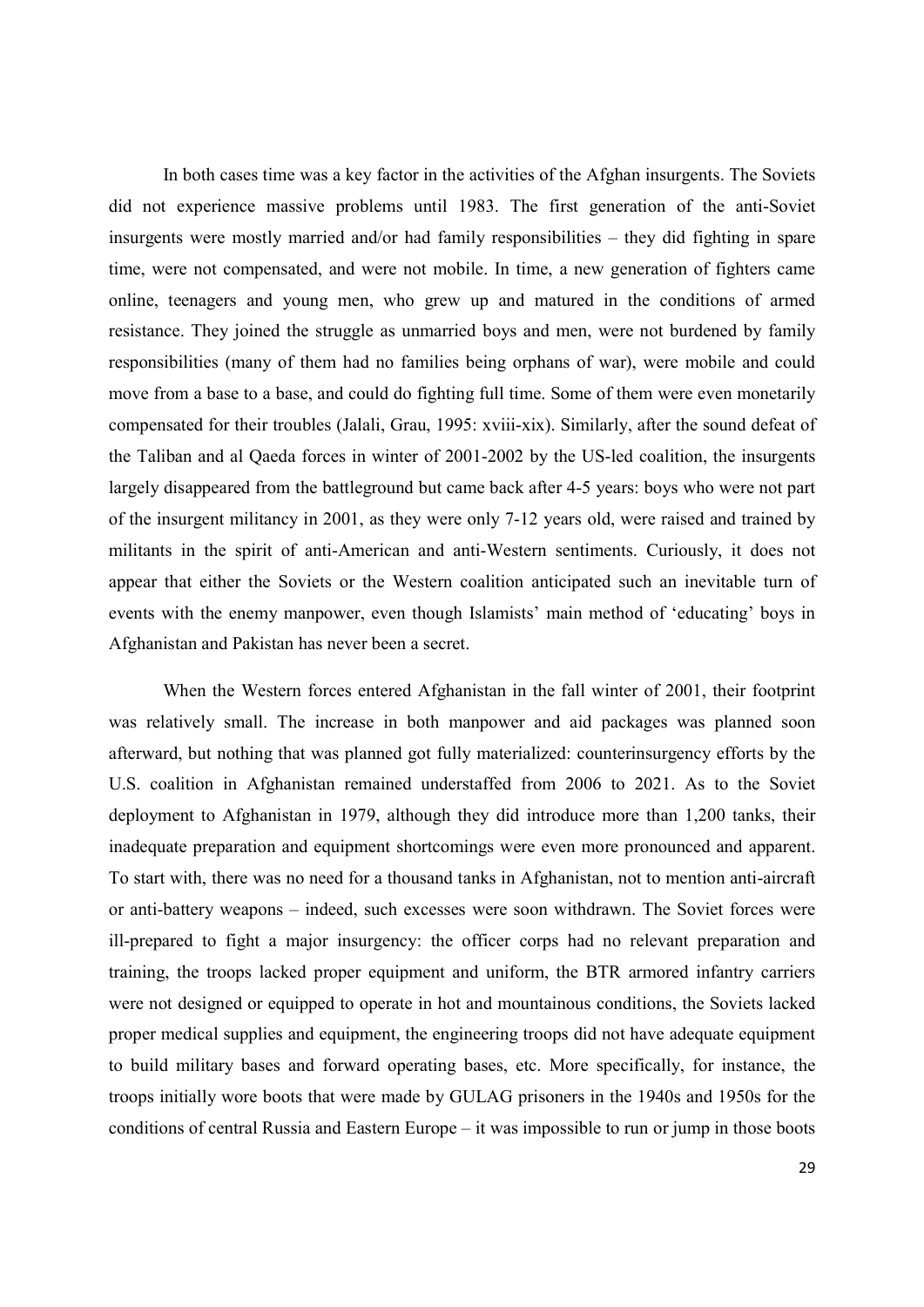on rocky and mountainous terrain, plus they were unbearably hot. Further, the BTR armored infantry carriers proved to be rather slow to maneuver in the hills, and their armor could not withstand modern anti-tank RPGs anyway – these two factors turned them into coffins on wheels. Many field commanders eventually decided to use the army's small 4x4 trucks for troop movements instead – they were poorly protected by armor, but at least they were speedy and could get out of danger spots much better.

Even though there is some obvious dramatic difference in the approaches to the insurgency in Afghanistan between the West and the Soviets, not to mention differences between their ideological preferences and their respective political cultures, in the end, both forces shared some of the same difficulties conventional armies normally experience when dealing with insurgents. In terms of tactics, it remained up to the commanders in the field to improvise and be creative to avoid casualties or outright defeat in battles. Military deception is one method conventional force commanders in the field could use a lot to outmaneuver the enemy that is keen on ambushes and improvised explosive devices (IED). However, because conventional forces had to battle for the same location (a road, a bridge, a tunnel, a mountain pass, city outskirts, etc.) or expect variations of IEDs on the same highway, there were natural limitations to the number of military deceptions they could use successfully: insurgents would normally fall for a given tactic the first time it was used, but with repeated applications, the success rate for the same deception tactic would decrease dramatically (Lobov, 2001: 310-375). Besides, the expeditionary troops rotated periodically (some Western troops more frequently than the Soviets), while the insurgents normally did not – the majority of them were residents of Afghanistan. As battles repeated themselves, the Mujahedin and the Taliban got more and more educated in Soviet and Western tactics and operational art, while as the war dragged on, newly arrived expeditionary platoon, company, and battalion commanders would find that it is increasingly difficult to deceive or outmaneuver the enemy so well versed in conventional force tactics.

The senior partners in the Afghan coalition, the Americans, had a wealth of experience from Vietnam, and so did the British, the French, and some other coalition members. It is entirely possible that experience does not transcend a generational divide in the military, as the U.S. military itself was as poorly prepared and ready for this challenge as any other coalition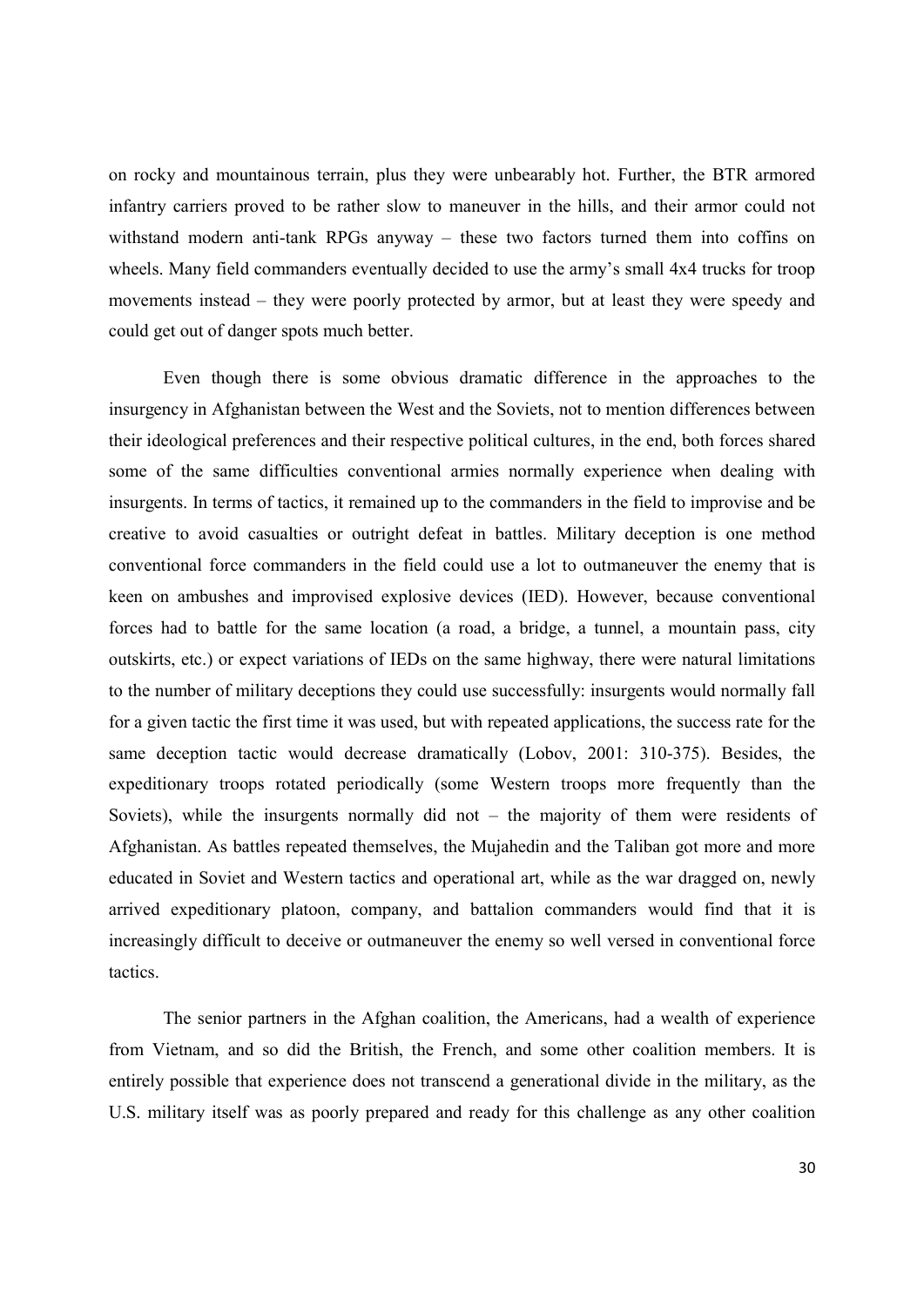participant (Bird, Marshall, 2011). U.S. Army and Marine Corps Field Manual FM 3/24 Counterinsurgency, which was officially approved in 2006 and written by a group of scholars and military experts under the leadership of General Petraeus, addressed exactly that gap within the U.S. military strategy and culture. The same manual was crucial at influencing other Western military's counterinsurgency actions in southern Afghanistan Bolduc, Vachon, 2010: 45-56). Incidentally, the same field manual became an inspiration behind the contemporary Russian military concept of "hybrid war." The U.S.-led coalition did not have to deal with a structure similar to the KGB either, which was running its own large-scale operations in Afghanistan.

# 3. INFORMATION OPERATIONS

Both Western and Soviet forces did well in certain aspects of the operations known in the West as public relations, and what the Soviets used to call Agitprop (agitation and propaganda) and/or "socialist aid." Agitprop activities did not specifically distinguish between the informational and material side of counterinsurgency operations like it has been done in the American experience. Aid-related operations represent a few things that both American and Soviet forces did well in Afghanistan, and they more than anything else contributed to their 'success' in that country. The Soviet Union got engaged in massive construction projects in Kabul and elsewhere in Afghanistan. Blocs of Soviet-style apartment buildings that quite justifiably many find pretty ugly are still one of the most desirable areas for the Afghan middle class to reside in Kabul. Building and distribution of descent quality dwellings to Soviet political allies and fellow travelers helped to buy peace and security in Kabul – the city was primarily peaceful and quiet during the nine years of Soviet occupation, civilian visitors from the Soviet Union and other countries did not need military escorts to get around, improvised explosive devices were rare, and suicide bombings even more so. Similarly, northern Afghanistan was primarily peaceful – it did not experience major battles until the Taliban invasions of the late 1990s. The 2001-2021 Western engagement in Afghanistan resulted in massive investments and rebuilding of the country, the most remarkable result of which was the population growth in Afghanistan. The Soviet counterinsurgency efforts resulted in a net population decline for the country from about 13.4 million to 11.6 million. In comparison, between 2001 and 2021,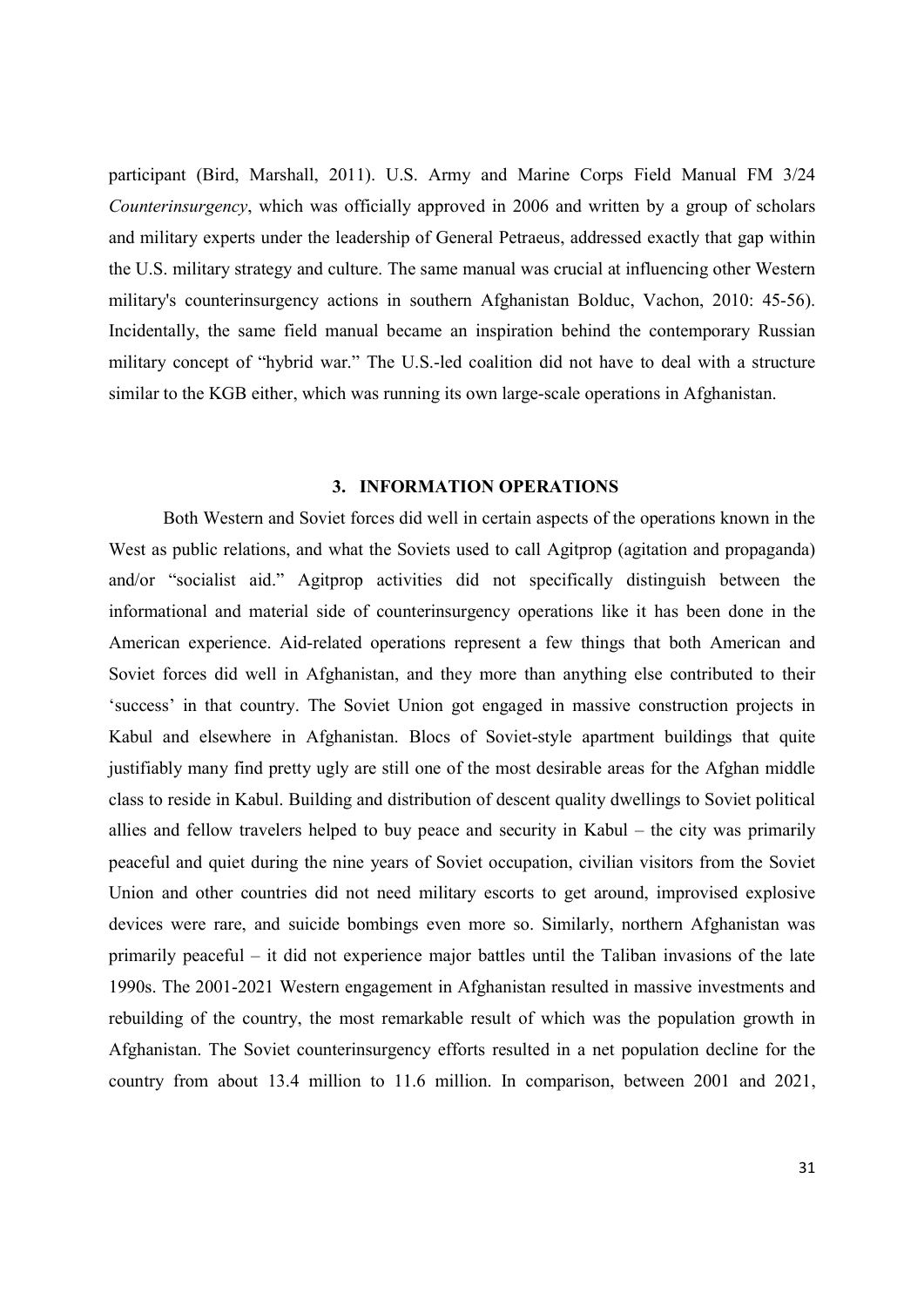Afghanistan's population grew significantly from 21.6 million to nearly 39 million (The World Bank).

It is clear that Soviet practices in various areas of engagement often contradicted each other, one very good initiative was negated by a few ill-conceived and backward ones. Soviets especially excelled in the areas of civil-military relations, and propaganda. The latter had to come to them naturally, but apparently, the Soviet contingent was not initially prepared for this at all – the Agitprop material they produced in the early years of the war was directed at the Soviet troops themselves. This was soon corrected and propaganda material was reoriented toward the Afghan population. After realizing that the ideas of communism or socialism were entirely foreign to most Afghans, the Soviet Agitprop officials adopted narratives that were understandable and dear to the locals. Leaflets and pamphlets were distributed through airdrops, rockets, and even artillery. Surprise visits by Agitprop groups, operated early by Soviet specialists, but eventually staffed by Afghans were effective as well. Most Afghans residing in rural areas are illiterate, but traditionally they have a lot of respect for the printed word. The Soviet leaflets were collected and preserved by many, including Mujahedin. There were instances when the Mujahedin leadership organized buybacks of these leaflets from the population or their own troops. It was not unusual for Soviet troops to find Soviet propaganda leaflets on detained or dead Mujahedin (Fogel, 2017; Krisko, 1999).

Soviet radio propaganda was also found to be effective, but it took the Soviet leadership 5 years to decide on organizing direct radio broadcast efforts from Afghanistan itself. Until 1985, most of the radio programs for Afghanistan were produced in Tashkent, Dushanbe, or Moscow – in Soviet capitals and far from the daily events of Afghanistan. Therefore, most of it was irrelevant to the current events, and the Soviet troops could not use most of the radio material for the ongoing operations. At the same time, anti-Soviet radio propaganda worked very well, and in all major languages of Afghanistan. Afghans especially favored BBC and "Voice of Free Afghanistan." Mujahedin groups had their own field radio broadcast done on high-quality Western equipment. Regardless, Soviet radio shows found their fan base that taped and distributed the shows, including to groups in Pakistan, even though the Mujahedin strictly forbade and punished such acts. Soviet troops and Agitprop brigades extensively used loudspeakers both to reach the enemy and civilians. In cities and villages, the loudspeakers were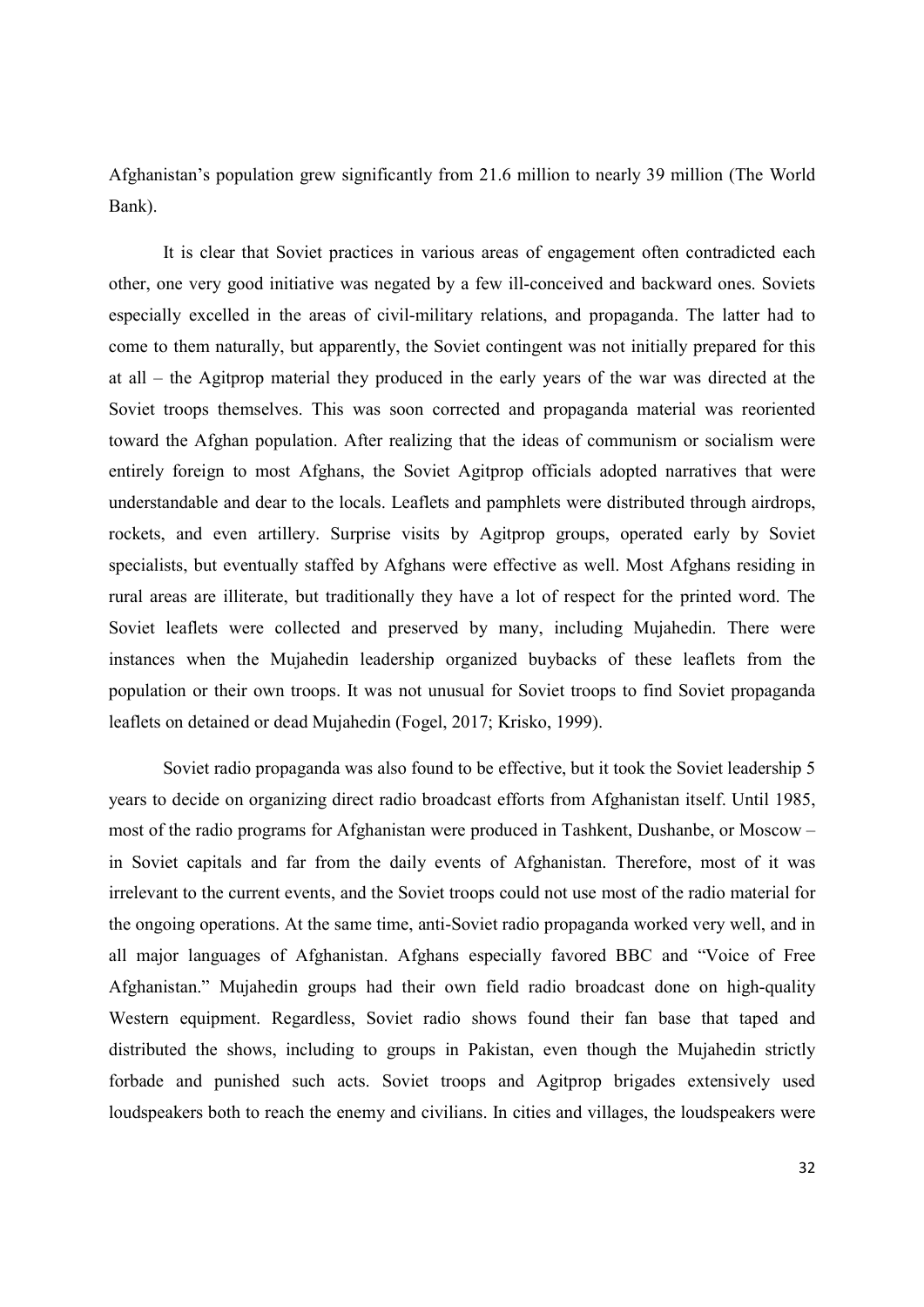often used for the benefit of women, who were normally forbidden by their male relatives to listen to radio shows.

Curiously, the Western political and military leaders never gave serious consideration to mounting a concerted counterinsurgency or anti-Taliban propaganda in Afghanistan. Information operations or influence operations play a very important role in modern counterinsurgency efforts, and so do civil-military relations. This fact is well understood by the leadership of any military force, but for some reason, such NATO-led operations in Afghanistan remained local, sporadic, and small. There was no specialized radio broadcast set up, and no efforts were made to deploy propaganda via television or cinema.

The Soviets especially excelled in the area of cinematic propaganda – this proved to be tremendously popular among all Afghans. In the years preceding the rise of the Taliban, the religious conservatives in Afghanistan were not ideologically opposed to a public showing of cinema, music, or dance, provided they contained no blasphemy or scenes that could be construed as erotic. The Soviet funded Agitprop teams staffed by both Soviet servicemen and Afghan professionals would visit an Afghan village, play popular music among the locals, distribute printed propaganda, display posters with ideological and/or public service announcements, deploy loudspeakers with radio programs and/or messages, and eventually play a movie. Such events were well attended and welcomed by villagers and seldom attacked by Mujahedin. In the areas of the country that were under the firm control of the pro-Soviet forces, an Agitprop team could show movies with a clearly stressed anti-Mujahedin message, primarily produced in Afghanistan, while in the contested areas of the country a Pakistani or an Indian film with some socially significant content could be shown. Especially popular among the Afghans are Bollywood movies from India. Soviet, European movies could also be played or films from other countries, but they had to have some kind of socially significant message: the struggle of workers or farmers for justice, resistance to backward practices and traditions, etc. From Sovietproduced films, the priority was given to those from Soviet Central Asian republics, especially from Uzbekistan and Tajikistan, both feature presentations and documentaries depicting lives of Soviet (often, nominal) Muslims or workers and farmers.

Western counterinsurgency efforts in Kandahar never seriously involved art as a tool of political propaganda to win hearts and minds. Unlike their predecessors from the 1980s, the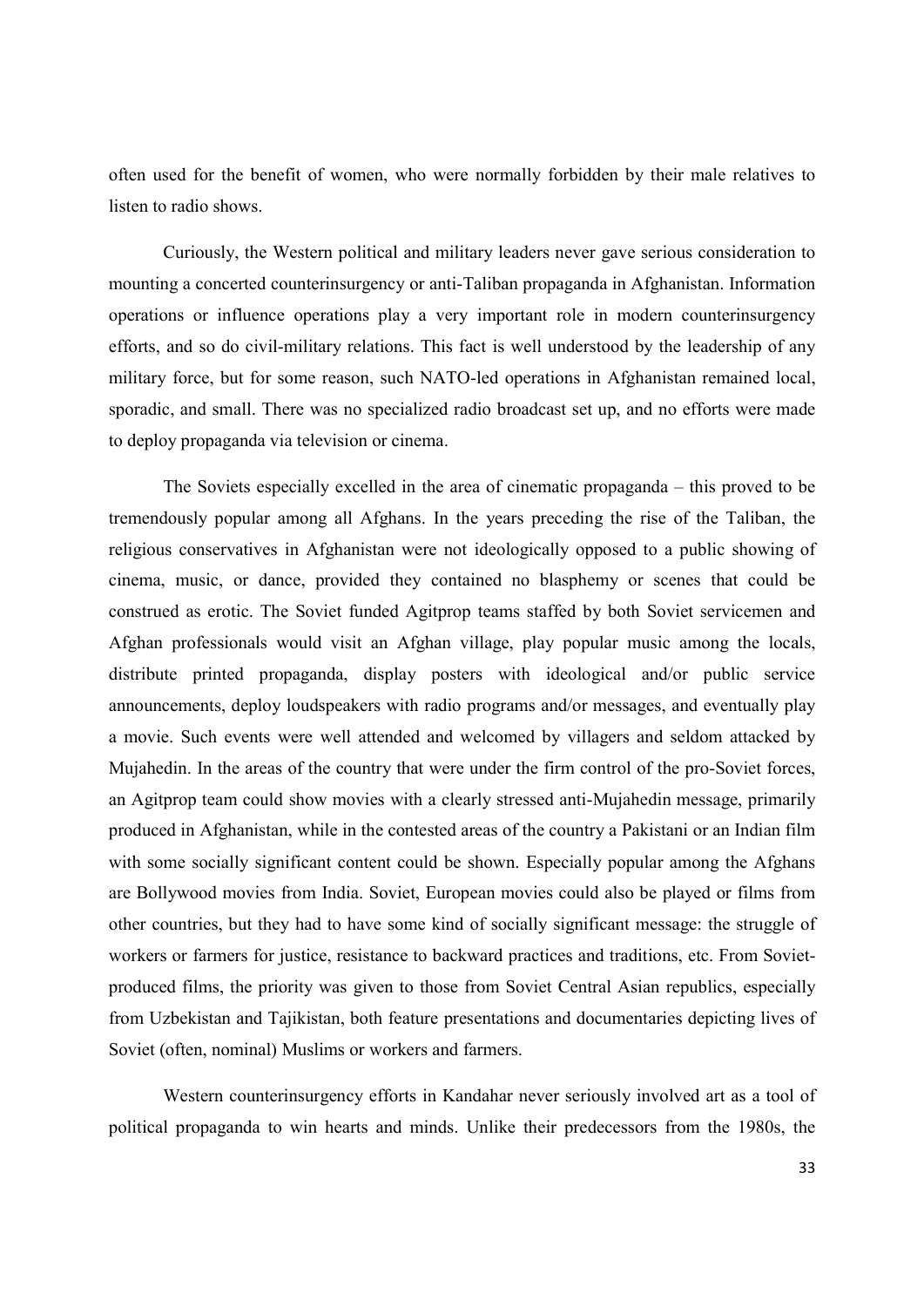modern Taliban forces oppose any visual art and representation on ideological grounds. Public demonstration of cinema in Afghan towns and villages would have been a public testament of their retreat and their defeat by the Western coalition. The Soviets used feature film presentations primarily as a draw to attract the locals, while the real meat of such enterprise was composed of small propaganda featurettes, audio announcements, and poster displays that preceded and/or followed the film. For the Western coalition partners, it would have been enough just to screen a film, and any film with moving images would have challenged Taliban influence and diminished their ideological dominance in the eyes of the locals.

The cinematic propaganda was probably the most successful information operations effort by the Soviet Union. Those who proposed designed and carried it out cleverly used Lenin's positive characterization of cinema as 'the most democratic of all arts' – the founder of the Soviet State loved films, and rightfully regarded cinema as the most excellent ideological tool. As a result, the Soviet film community from the 1920s on developed the best ever propaganda film school, with subtle and explicit ideological messages woven into many different film genres. Soviet television, on the other hand, never had such powerful advocates as Lenin, and Soviet television failed to reach the heights enjoyed by Soviet cinema in ideological work or otherwise. Consequently, although they tried hard in Afghanistan, the Soviets easily lost a competition in TV propaganda, especially in the border areas with Iran and Pakistan. Sovietsponsored television programming did not achieve the same level of influence in Afghanistan as did Pakistani and Iranian television channels, which never failed to remind the viewers of the importance of fighting those infidels in Kabul and Moscow. Soviet TV propaganda was undermined by both the low quality of the programming, and a limited number of broadcast hours. Towards the end of the war, the Soviets deployed a new satellite and started broadcasting regular Soviet channels to Afghanistan from Moscow, Tashkent, and Tajikistan, but it was too little too late. In comparison, the Karzai (2001-2014) and Ghani (2014-2021) governments in Kabul used some of the aid money received from the West and elsewhere to assist local efforts at organizing 'modern' television broadcasts. The Western-sponsored Afghan regime also enjoyed more support of better organized and transmitted television channels, but still faced a significant challenge from anti-Western Iranian and Pakistani stations. The West, in general, did not engage in propaganda wars on television or radio, and although the anti-Kabul counterpropaganda by the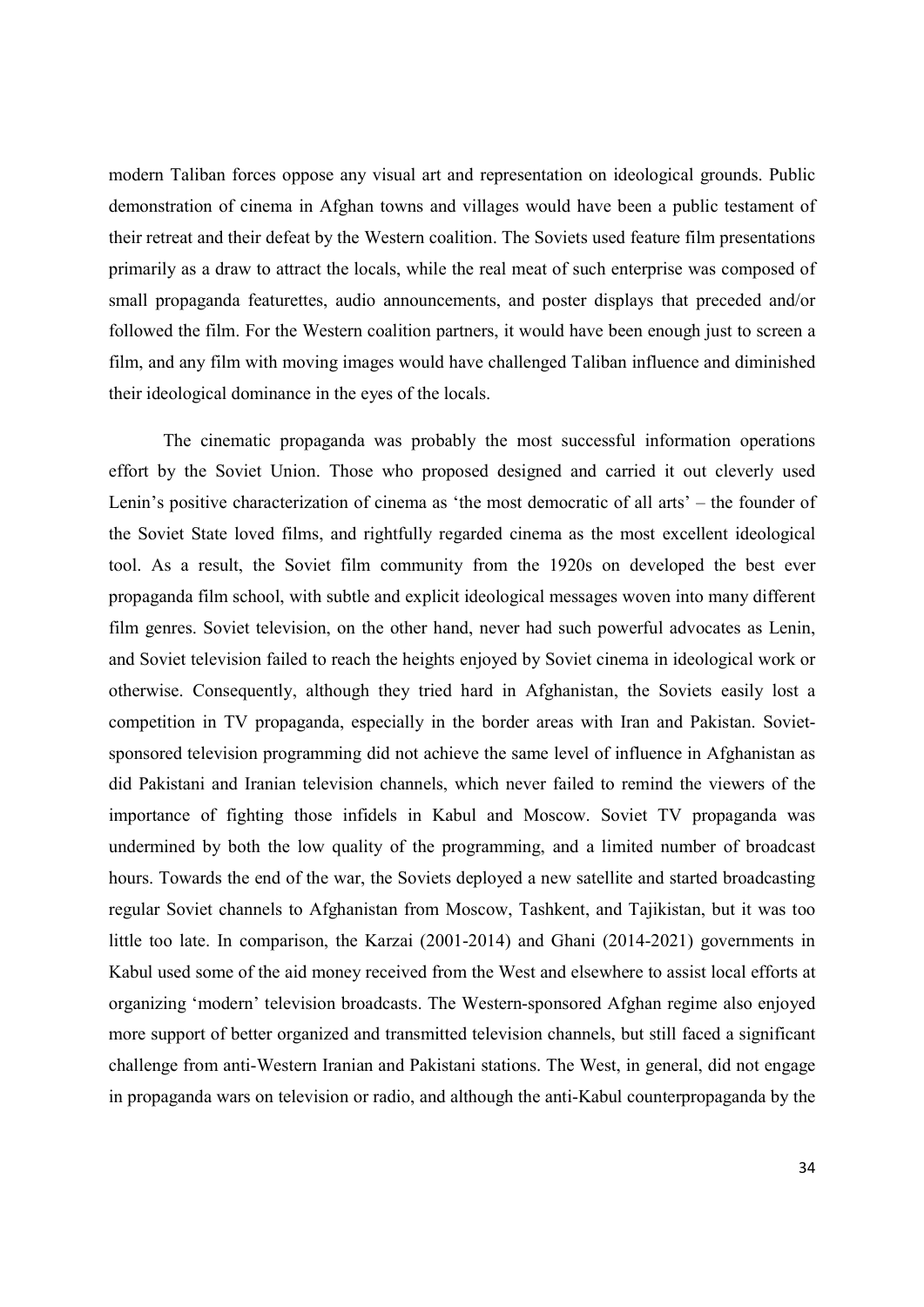Taliban in 2006-2021 was not as strong as it had been in the 1980s, the indigenous progovernment Afghan TV and radio channels could not win the propaganda war.

The Soviet Union concentrated its civil-military relations efforts on constructing cheap or affordable housing for Afghans, especially in the Kabul region. These apartments were given to state officials and employees, teachers, soldiers, and also to members of the pro-Soviet ruling party, supporters of the Soviet policies, and were used to bribe those who were thinking of switching sides. According to Soviet views and policies, housing was part of public infrastructure projects both in the Soviet Union and as part of 'socialist aid' packages provided to developing countries. Many of the housing complexes built by Soviets are still in existence and use today, obviously its inhabitants now being free from specific ideological obligations. In comparison, the Western efforts in Afghanistan have primarily addressed public infrastructure, especially schools. Hundreds of schools were built in Afghanistan by various Western sponsors. The value of this effort is undeniable; however, building schools turned out to be much more controversial than the Soviet housing projects. For one, public schooling, especially for girls, has been a hot political issue in Afghanistan for a very long time. Conservative Islamic groups are adamantly opposed to schooling for girls, and more traditionalist conservatives are opposed to secular schooling for boys. Taliban and like-minded groups have retaliated by bombing schools, killing teachers and headmasters, and some instances even targeting children. On the other hand, terror attacks on individuals' dwellings have been rare in Afghanistan – terrorists have primarily concentrated their violence on individuals and infrastructure that belong to the public sphere, while housing, although developed and funded by enemy forces, remains in the private sphere of people's lives. Constant attacks on public buildings like schools communicated to ordinary Afghans that those who sponsored and built those buildings were vulnerable, and since they were vulnerable, they could lose the war.

Both the Soviet Union and the West contributed significant funds to improving health care in Afghanistan. Soviet and Eastern European-trained Afghan doctors traveled throughout the country offering services free of charge. Their work was not frequently impeded by the Mujahedin – in the country chronically deprived of health care, their services were generally well-received and welcomed. Only in 1988, the doctors' teams served more than 20 thousand Afghans. Medical help was also accompanied by pro-Soviet propaganda – while medics were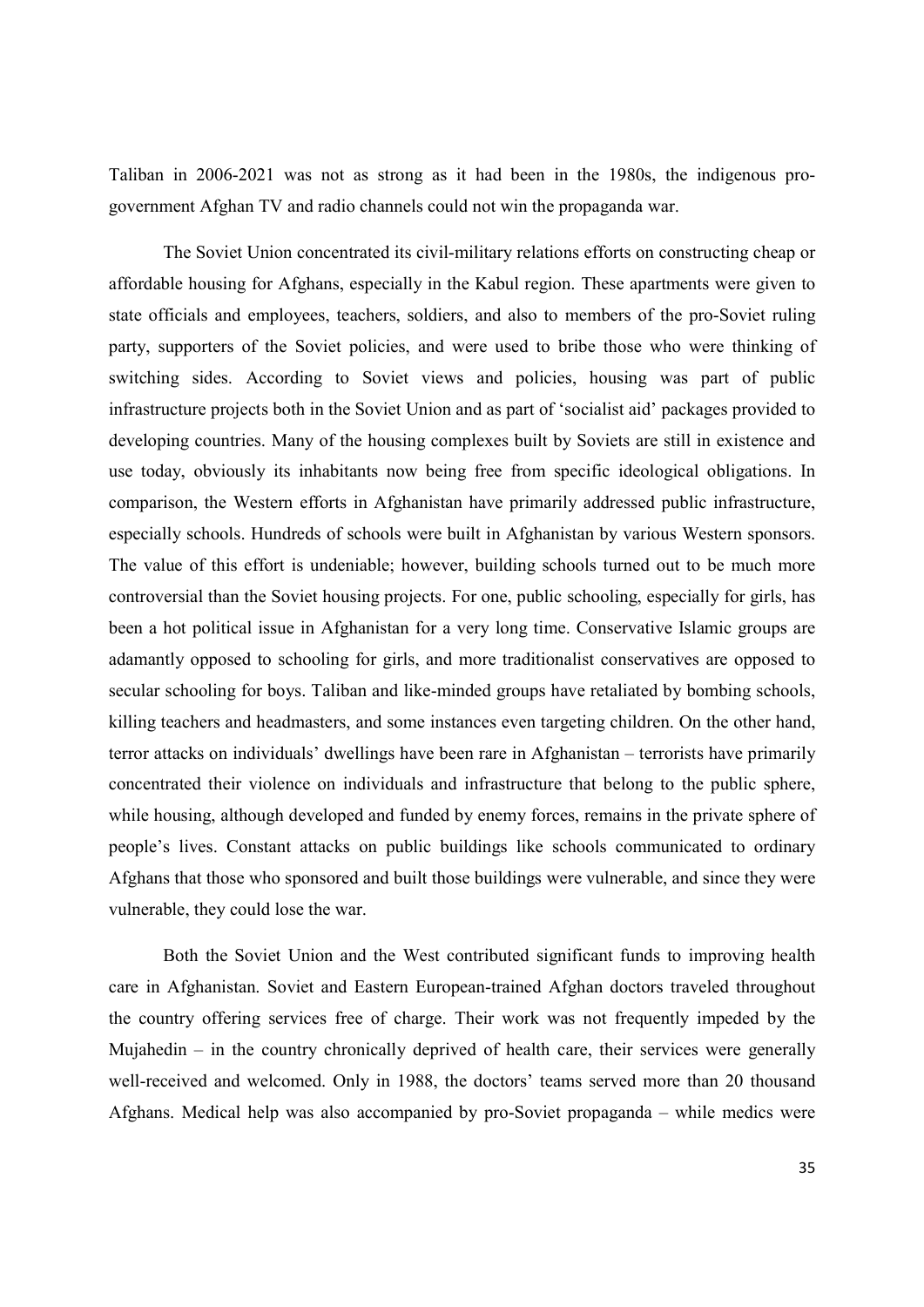attending the sick, accompanying agitators would address the local population (Nabatov, 2011). The West engaged in health care efforts in Afghanistan by actively supporting the fight against polio. Such projects have and will have a lasting impact on Afghanistan, regardless of who is in power in Kabul. Overall, some scholars have noted the preference for massive infrastructure projects in Soviet development efforts as opposed to primarily community-level development preferred by the Western allies (Dörre, Kraudzun, 2012: 425-426).

## 4. WAR CASUALTIES: MILITARY AND CIVILIAN

The fatalities sustained by all Soviet forces in Afghanistan during the nine years of conflict were just under 14,500. Out of almost 700 thousand people deployed, and fatalities exceeding one million people on the enemy side, this does not look like a substantial number, but most of these people were killed by hospital-acquired infections, untreated or poorly treated wounds, carbon monoxide poisoning, vehicular and other accidents, etc. Further, the Soviet troops in Afghanistan had very little personal protection: bulletproof vests were very rare, and the available ones, were rather useless. In other words, the vast majority of the Soviet fatalities occurred not because of outstanding military performances by the Mujahedin, but due to incompetence and negligence of Soviet military officers, planners, and leaders. The massive Soviet retaliations for Mujahedin staged ambushes or skirmishes were gross overreactions that killed or injured thousands of Afghans for every Soviet soldier killed or injured. This indiscriminate bloodshed, more than anything else, contributed to the prolonged and pointless war, and the eventual Soviet defeat – the Soviet Union failed to achieve a single political objective in Afghanistan and left the country and its pro-Soviet government regime worse off than they found it 9 years earlier.

Western casualties were relatively minor in absolute numbers compared to those sustained by the Soviet Union. Over the 20-year war, about 50 NATO and partner countries contributed troops to Afghanistan. At its peak in 2011, about 140,000 coalition troops were deployed in Afghanistan – President Obama's "surge" (Al Jazeera, 2021). However, on average, there were about 30,000 Wester coalition troops deployed in Afghanistan a year, the majority of which were in support roles. Overall, from 2001 to 2021, more than 3,500 coalition members lost their lives in Afghanistan. During the same period, there were more than 30 thousand suicides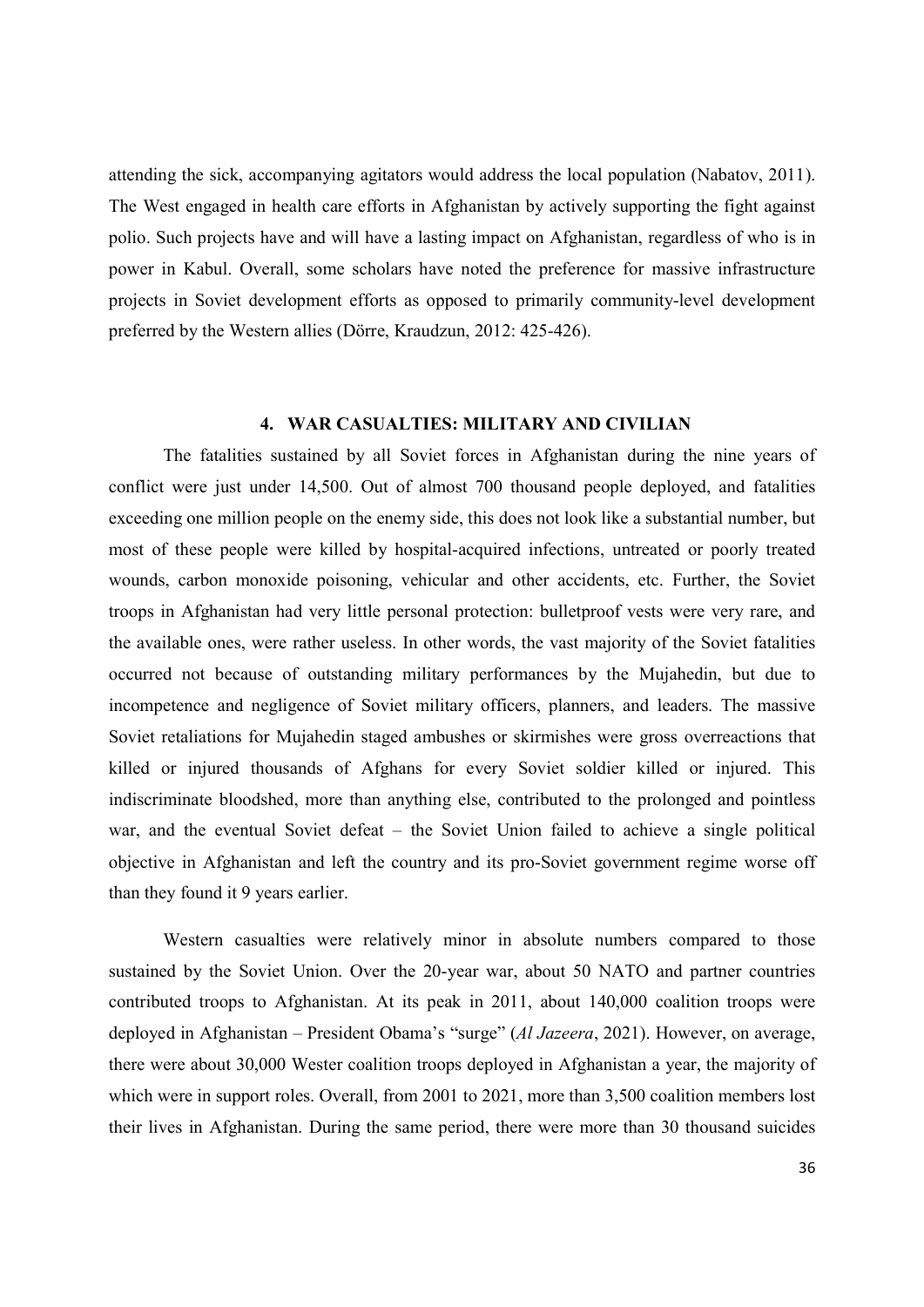among U.S. service members and veterans of the post-9.11 wars (Watson Institute, 2021). Lower combat fatalities could be explained by less intense combat the Western coalition experienced compared to the Soviets and the fact that the Taliban insurgents and their allies were neither supported with massive military aid nor equipped with sophisticated weapons. More importantly, the lower Western casualty among the deployed men and women was due to the highest priority the U.S., ISAF, and its successor military commands gave to the safety and well-being of their troops. Obviously, the same cannot be said about the wellbeing of the war veterans, especially those of the United States: they were largely left on their own after separating from the military.

An estimated 241,000 people were killed in Afghanistan during the U.S.-led war there, of which more than 71 thousand were civilians (Al Jazeera, 2021). The 10-year long Soviet occupation and war killed at least 500 thousand (Afghans Mass Atrocity Endings, 2015). However, the true casualties of the two-decade-long Western mission in Afghanistan have been young Afghan boys. Mullah Omar and his allies started the Taliban movement in the early 1990s primarily to combat and root out the pernicious ancient tradition of Bacha Bazi (Rashid, 2010). This is a tradition of child slavery and sexual exploitation by influential Afghan men. In Afghanistan, there is a well-known saying: "women are for children, boys are for men." Historically, many of these boys were either sold into sexual slavery or kidnapped by their captors (Mondloch, 2013). The Taliban had virtually eliminated this barbaric practice by 2001, but it made a surprising comeback after the U.S.-led troops displaced them. There is no credible data about Bacha Bazi during the Soviet occupation except that the Western-funded Mujahidin practiced it. So did many field commanders of the Northern Alliance, who with the U.S. help captured Kabul in November 2001. In the 1920s and 1930s, the Soviets had eliminated the practice in Soviet Central Asia by simply shooting the perpetrators as class enemies. It is unlikely that they tolerated this practice in the parts of Afghanistan controlled by the Soviet forces. On the other hand, the U.S.-led forces were either unwilling or unable to challenge the Bacha Bazi practice, except in isolated cases when American soldiers decided to stop the abuse of boys by their initiative (The New York Times, 2015). The Bacha Bazi practiced under the Karzai, and Ghani governments with the thousands of young boys held captive and sexually exploited by influential Afghan men (The Week, 2020). On the other hand, the Taliban continued to fight the practice by executing everyone involved in exploiting young boys. There is an excellent reason to suspect that their opposition to the Bacha Bazi institution helped find recruits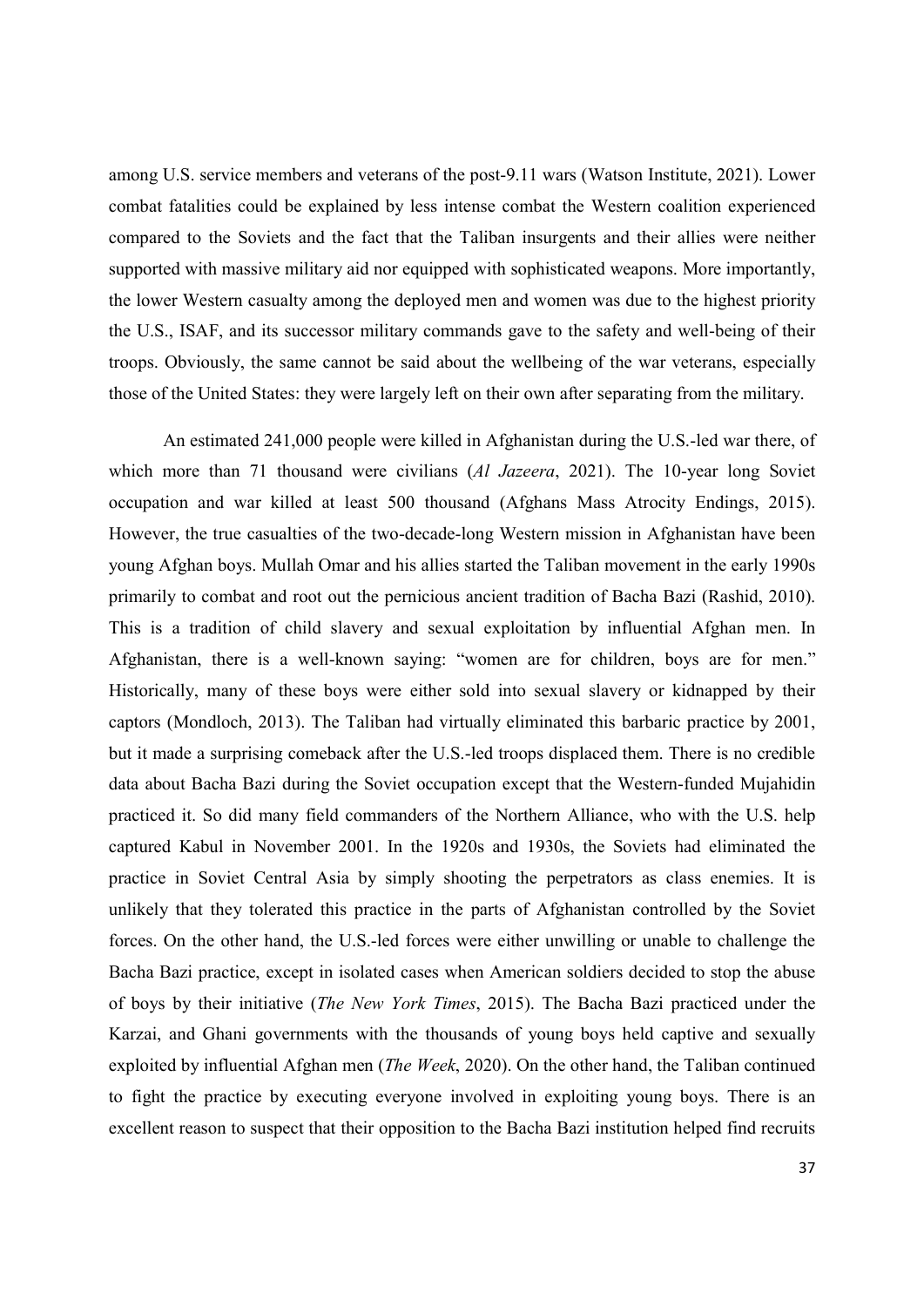and volunteers and justified their struggle in the eyes of ordinary Afghans (Prey and Spears, 2021).

#### 5. CONCLUSION

There are distinct historical parallels and differences between the experiences of the Soviet and Western forces in Afghanistan. Both Soviet and Western invasions took place to deter third parties from gaining control of Afghanistan. In neither case, the military occupation produced effective and lasting results. The Soviets and the West aimed at arming and training more than 300 thousand Afghan military and security personnel before the withdrawal. Neither the Soviet Union nor the West attempted to resolve the land distribution issue and destructive agricultural policies that caused the Afghan war in the 1970s in the first place. In both cases, the withdrawal of the troops took place after negotiated agreements. The Soviet drawdown and withdrawal from Afghanistan were subject to international negotiations and promises made through bilateral and multilateral channels. The Western withdrawal was negotiated directly with the insurgents, the Taliban. In other words, there was significant international pressure and interest in seeing the Soviets out of the country, while the Western coalition withdrew because the U.S. leadership lost faith in the Afghan mission. The plight of civilians in Afghanistan, millions of Afghan refugees in Pakistan, Iran, and elsewhere and other related or similar humanitarian concerns were the primary motivating factors behind the international pressure exerted on the Soviets. In comparison, no international pressure has been brought upon the U.S. led coalition – the only parties with significant interest in the process have been primarily within the domestic political contexts of coalition members.

The Soviets completely misjudged and butchered Afghanistan by failing to meet their political objectives – they did not have to go in, once there, they did not have to stay that long, and when fighting the insurgents, they did not have to use vastly disproportionate military force. – All parties of the 1980s war, especially the Soviet side, would have been better off had they stayed away from Afghanistan. In comparison with the soviet experience, the American enemy in Afghanistan was neither imaginary nor potential. An attack on the United States on September 11, 2001, originated from the Afghan soil that triggered the Western invasion in late 2001. However, the Western coalition similarly misjudged and lost Afghanistan after 20 years of fighting. They committed some of the same mistakes the Soviets had made two decades prior,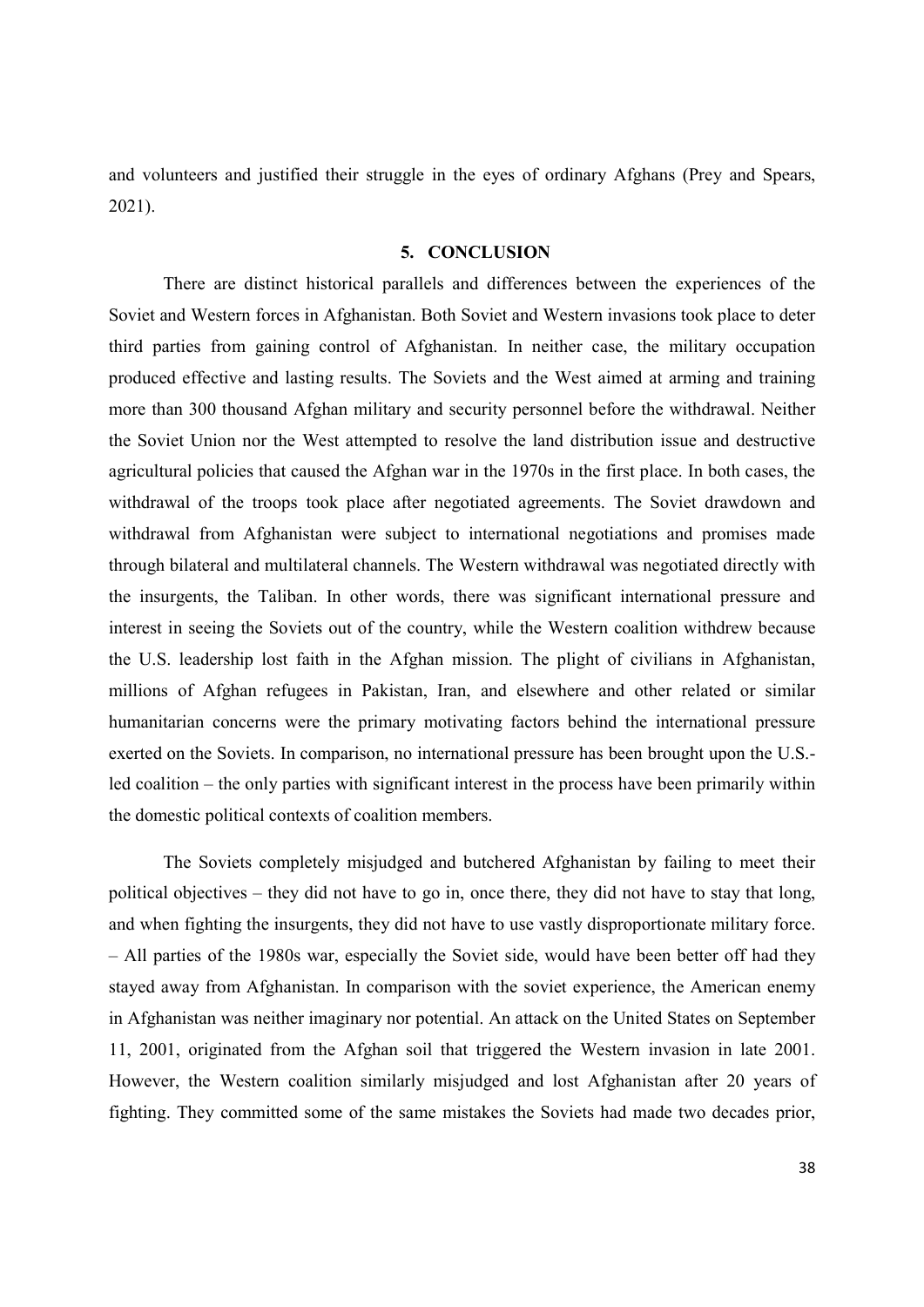albeit at a lower scale. In the end, despite the modest successes of the American-led mission, after the withdrawal of the Western troops from the country, Afghanistan is edging closer to collapse. Primarily triggered by the cessation of Western aid to the country and the freezing of Afghanistan's hard currency accounts held in Western banks, the lack of financial resources cripples the new Taliban regime's ability to maintain security and coherent policies throughout the country they now rule.

#### **REFERENCES**

Al Jazeera, (2021). "Afghanistan: Visualising the impact of 20 years of war," Retrieved 10 November 2021 from https://interactive.aljazeera.com/aje/2021/afghanistan-visualising-impactof-war/index.html

Andrew, C., Mitrokhin, V., (2005), The World Was Going Our Way: The KGB and the Battle for the Third World. New York: Basic Books.

Bell, C., (2010). "Fighting the War and Winning the Peace: Three Critiques of the War in Afghanistan," in Beier, J. M. and Wylie, L., (eds.), Canadian Foreign Policy in Critical Perspective, Toronto: Oxford University Press.

Bird, T., Marshall, A., (2011). Afghanistan: How the West Lost Its Way, New Haven, CT: Yale University Press.

Bolduc, C., Vachon, J., (2010). "Making Strides at the Heart of the Insurgency," The Canadian Army Journal, 13.2 summer 2010.

Dörre, A., Kraudzun, T., (2012). "Persistence and Change in Soviet and Russian Relations with Afghanistan," Central Asian Survey, Vol. 31, No. 4, December 2012.

Felbab-Brown, V., (2013). "Afghanistan after ISAF," Brookings. Retrieved 10 November 2021 from https://www.brookings.edu/articles/afghanistan-after-isaf/

Fogel, S. G., (2017). Osobennosti propaganda SSSR vo vremia voennoi aktsii v Afghanistane (1979-1988 gg) (Characteristics of the Soviet Propaganda during the Afghan War, 1979-1988, in Russian). Retrieved 21 October 2021 from http://psujourn.narod.ru/vestnik/vyp\_3/fo\_afg.html

Holoway, S. K., (2006). Canadian Foreign Policy: Defining the National Interest, Peterborough, ON: Broadview Press.

Jalali, A. A., Grau, L. W., (1995). The Other Side of the Mountain: Mujahideen Tactics in the Soviet-Afghan War, Quantico, VA: The US Marine Corps Studies and Analysis Division.

Krisko, V. G., (1999). Sekreti psikhologicheskoi voini (Secrets of Psychological Warfare, in Russian), Minsk: Harvest.